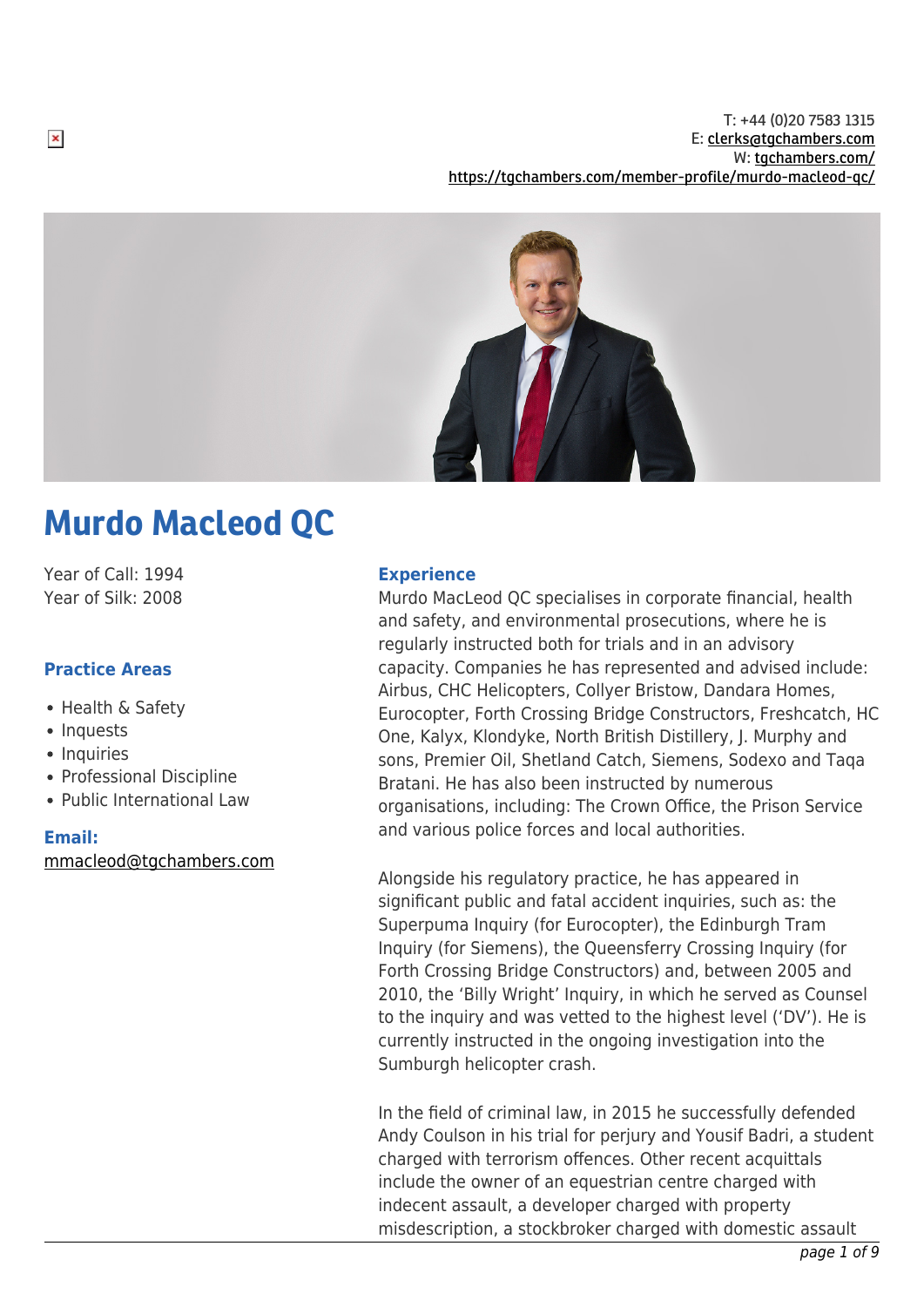and a solicitor charged with fraud. As junior counsel to Richard Keen QC, he represented the second accused (Lamin Fhimah) in the Lockerbie/Pan-Am bombing trial. He has also prosecuted, having served as Crown Counsel and Senior Crown Counsel. Prior to admission to the Scottish Bar, Murdo was a solicitor with the Crown Office and in private practice.

#### **Regulatory/ Health and Safety**

PF v M, 2018: Defending construction company in HSE prosecution following major gas leak

HMA v H, 2018: Defending UK's largest care home provider in HSE prosecution following death of resident

HMA  $v D + 4$ , 2017: Defending director of waste management company in case involving alleged major environmental offences

G v NJ, 2017: Defending Health and Safety advisers in ongoing civil action for professional negligence and breach of contract

HMA v D Ltd, 2016 – 2017: Defending building company facing prosecution in landmark series of cases under the Property Misdescriptions Act

Re NBD, 2015-2017: Defending company charged with health and safety failures in dealing with the legionella bacteria. Also representing company in related civil proceedings.

HMA v Andrew Coulson, 2013-2015: Defended former newspaper editor in ongoing perjury case

HMA v S, 2014 – 2015: Defended multinational company in health and safety case involving workplace fatality

Re TB, 2014: Retained by multinational petroleum company in relation to environmental protests against drilling exploration

T v DECC, 2012: Advising oil company in appeal against enforcement notice re offshore pollution

HMA v J, 2011: Acted for multi-national private prison operator in case re disclosure/confidentiality of security procedures

Re Shell (UK) Ltd, 2003: Health and Safety appeal re notification of proceedings

HMA v W, 2001: Culpable homicide by gross negligence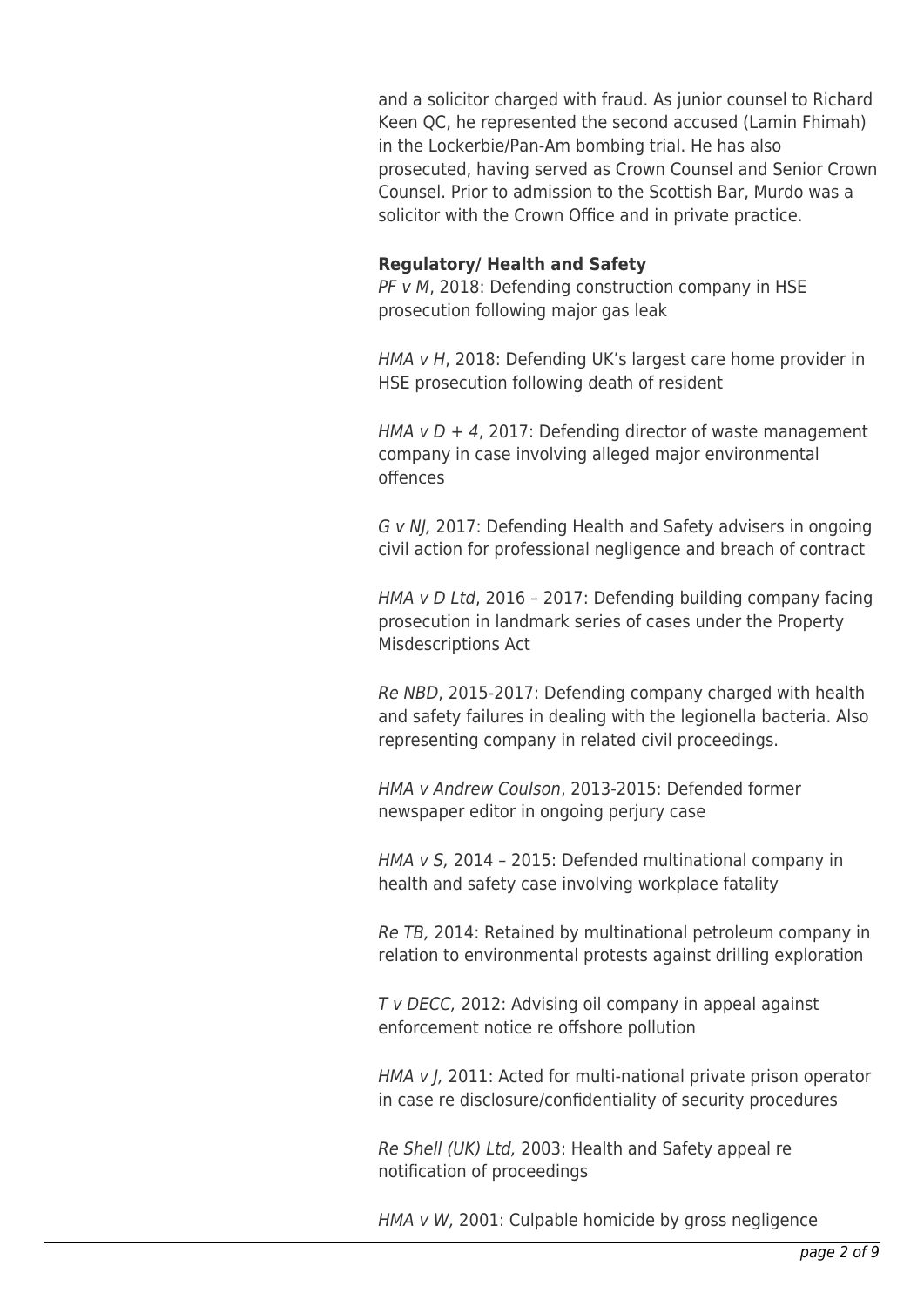## **Inquiries/ Inquests**

In Re Death of Alan Marshall, 2018: Representing Scottish Prison Service in Fatal Accident Inquiry into death of prisoner

Edinburgh Tram Inquiry, 2017-2018: Represented consortium partner in Public Inquiry under the Inquiries Act 2005

Queensferry Crossing Inquiry, 2017: Represented construction consortium in Inquiry into workplace fatality during the building of the new Forth bridge

Sunburgh Helicopter Inquiry: Representing helicopter operator in forthcoming proceedings following the deaths of 4 passengers in North Sea helicopter accident

Re 'JP' Inquiry, 2017: Represented Local Authority in Inquiry into death of care provider

Re Super Puma Inquiry, 2013 – 2014: Represented core participant in inquiry into the deaths of 16 passengers and crew in North Sea helicopter accident

Re Billy Wright Inquiry, 2005-2010: Counsel to major Public Inquiry into alleged government collusion in murder of prominent terrorist prisoner. Had sole responsibility for investigation into management of prison and health and safety issues. Vetted to highest level (DV)

## **Commercial Crime**

HMA v N, 2017: Defending solicitor charged with fraud

HMA v G and R, 2017: Defending in ongoing High Court matter re alleged insurance fraud

Re Rangers FC, 2013-2015: Advising city firm of solicitors in ongoing Police inquiry into alleged breaches of Companies Act

FCL v HMRC, 2013: Advising company in appeal against HMRC decision on Customs Warehousing

T v DECC, 2012: Advising oil company in appeal against enforcement notice re offshore pollution HMA v C, 2012-2013: Complex POCA case (26 property transactions)

HMA v Shetland Catch/ Freshcatch/ Klondyke Ltd, 2011-2013: Defending three companies and several ships' masters in landmark series of prosecutions for breaching EU fishing quotas (and associated Proceeds of Crime proceedings)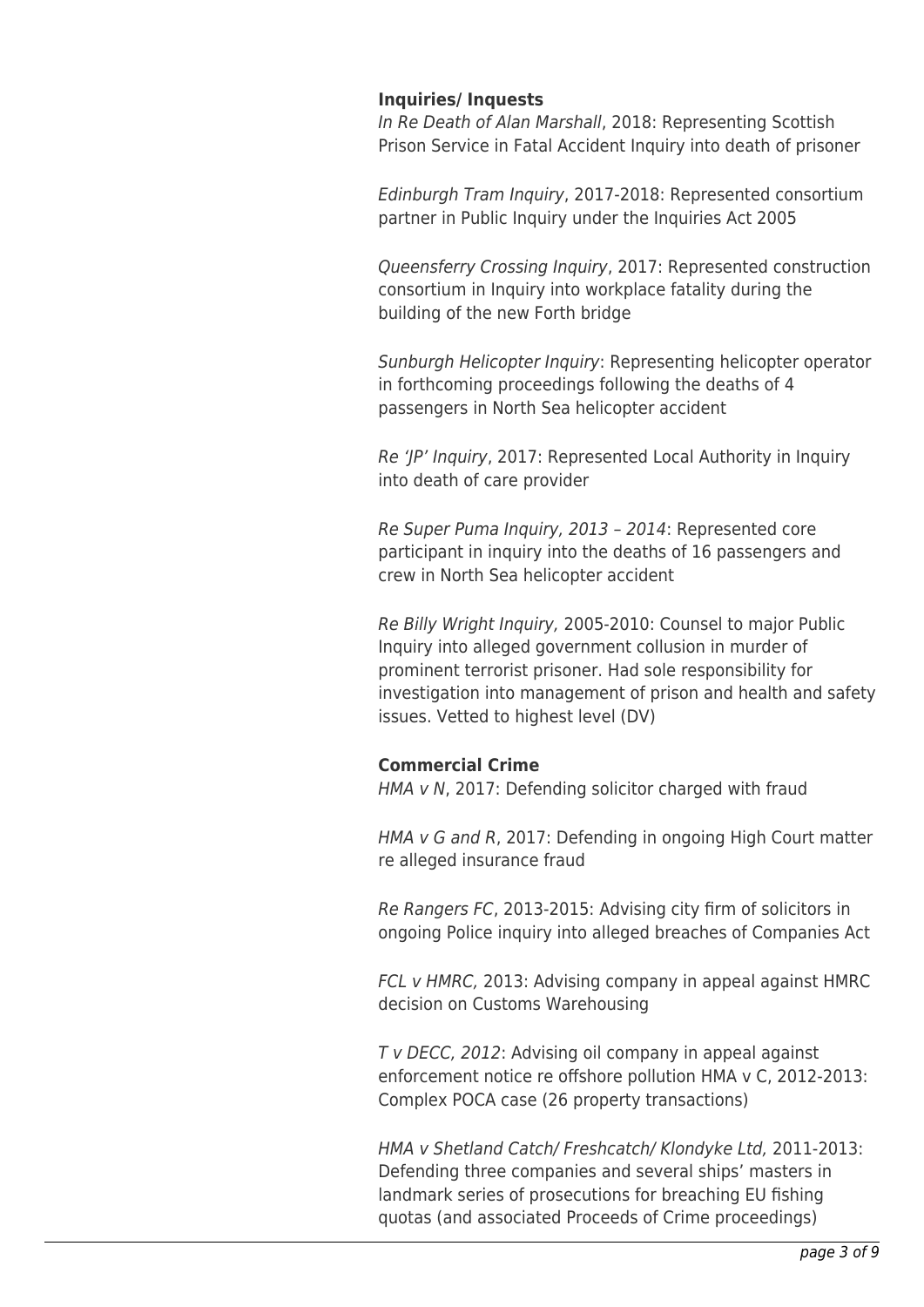FCL v HMRC, 2013: Advising company in appeal against HMRC decision on Customs Warehousing

HMA v B, 2012: Advising finance director in alleged commercial fraud/ money laundering(£32,000,000)

HMA v Armstrong-Haines +1, 1998 – 1999: Commercial mortgage fraud

HMA v Khan + 2, 1996 – 1997: Long-running VAT fraud (longest running trial in Scotland)

## **Terrorism**

HMA v Yousif Badri, 2013 – 2015: Defended medical student charge with various terrorist offences, including the s.5 of the Terrorism Act (preparing to commit a terrorist act)

HMA v W+4, 2003: Prosecuted high profile case involving armed robbery by Red Hand Commando

HMA v B+3, 2002: Prosecuted members of the Ulster Volunteer Force for the supply of Semtex

HMA v Megrahi and Fhimah, 1999 – 2001: Junior Counsel (to RS Keen QC) for second accused in Pan-Am Lockerbie bombing trial in the Netherlands

## **Public International Law**

Murdo has lectured on international criminal law. He is on the list of approved counsel for the International Criminal Court.

In 2010 he advised Strathclyde Police on various Public International Law aspects of the visit of Pope Benedict.

## **Directories**

## **CHAMBERS & PARTNERS**

**Health and Safety** – Listed as a Leader of the Bar (Silk: Band 1)

"Very professional, diligent and dedicated." "A genuine expert in his area who can always be relied on for clear, quality advice and a comprehensive strategy." [2019]

"An expert silk with extensive experience, regularly instructed for corporate entities in high profile health and safety prosecutions and inquiries" [2018]

"His strengths are his ability to communicate with the Bench and how well he works in a team." [2017]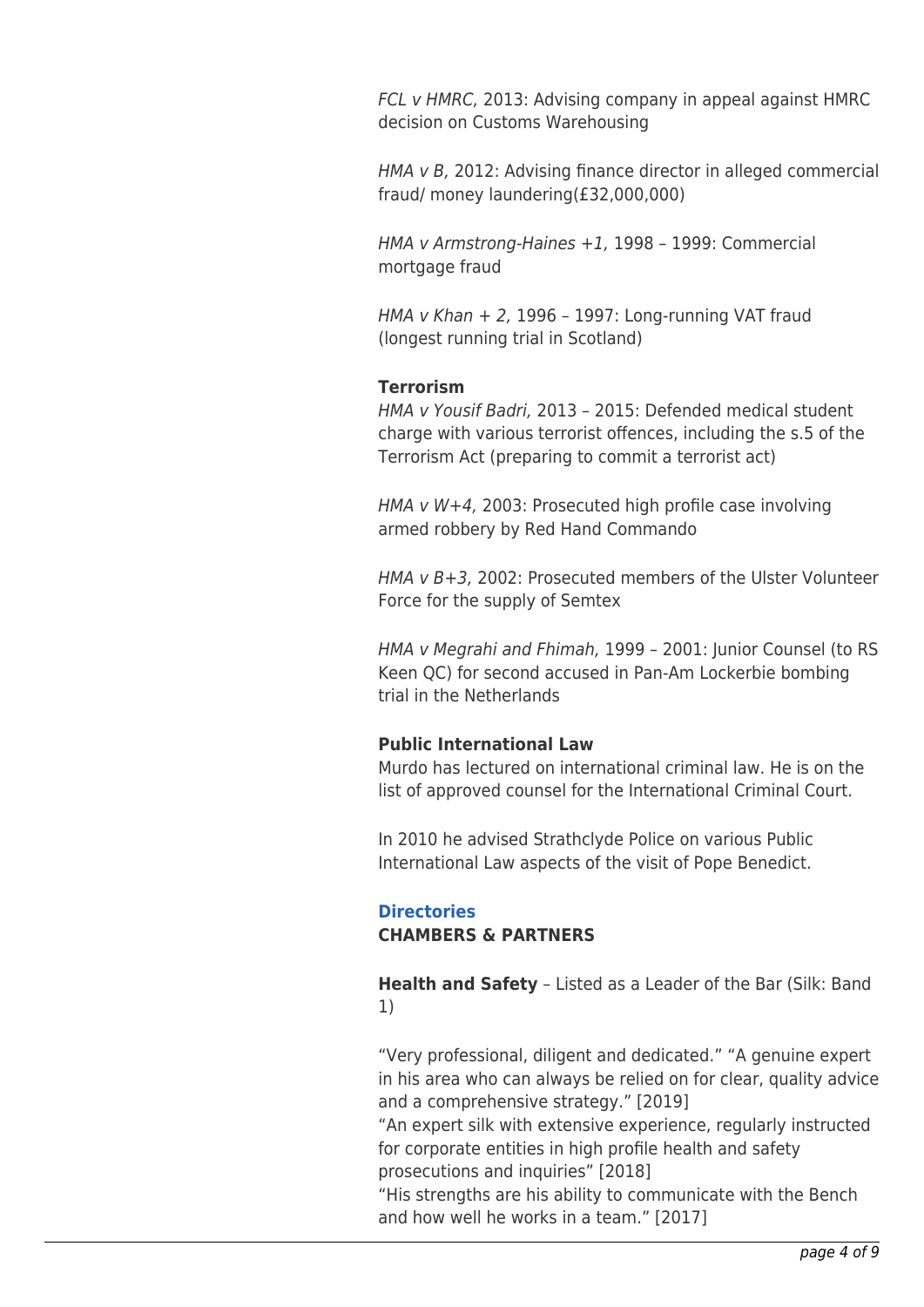"He is really quite superb on his feet." [2016] "Very personable and approachable." [2016] "He has as a very well-regarded health and safety practice that encompasses prosecutions, Fatal Accident and Public Inquiries." [2015] "Very user-friendly and very good on his feet." [2015]

# **THE LEGAL 500**

# **Health and Safety** – Recommended as a Tier 1 QC

"He has a terrific intellect." [2019] "An excellent courtroom performer." [2017] "He has an impressive work ethic." [2016] "Unwavering commitment to the case and the client." [2015] "Very impressive on his feet." [2014] "A highly skilled advocate; robust when required but unfailingly courteous." [2013] "Able to explain matters to the client in appropriate terminology." [2012]

**Crime** – Recommended as a Tier 1 QC

"A fearless and tenacious cross-examiner; an impressive figure in court." [2019] "A first-rate advocate." [2017] "Combines an ability to grasp complex detail with a strong sense of strategy." [2016] "Top of the list for regulatory issues and complex business crime." [2015] "A very strong advocate" [2014] "A very high quality trial advocate" [2013]

# **Appointments**

1994: Admitted to Faculty of Advocates 1998: Appointed Ad hoc Crown Counsel 1999 – 2001: Junior Counsel for second accused in Lockerbie trial 2001 – 2003: Appointed Crown Counsel 2004 – 2005: Appointed Senior Crown Counsel 2005 – 2010: Appointed Counsel to Billy Wright Inquiry 2008: Appointed Queen's Counsel 2011: Called to Bar of England and Wales (Middle Temple) 2011: Appointed Special Counsel
(PII) 2011: Appointed Part-time Sheriff
(Recorder) 2012: Appointed UK delegate to CCBE Criminal Law Committee 2013: Appointed to the Criminal Court Rules Council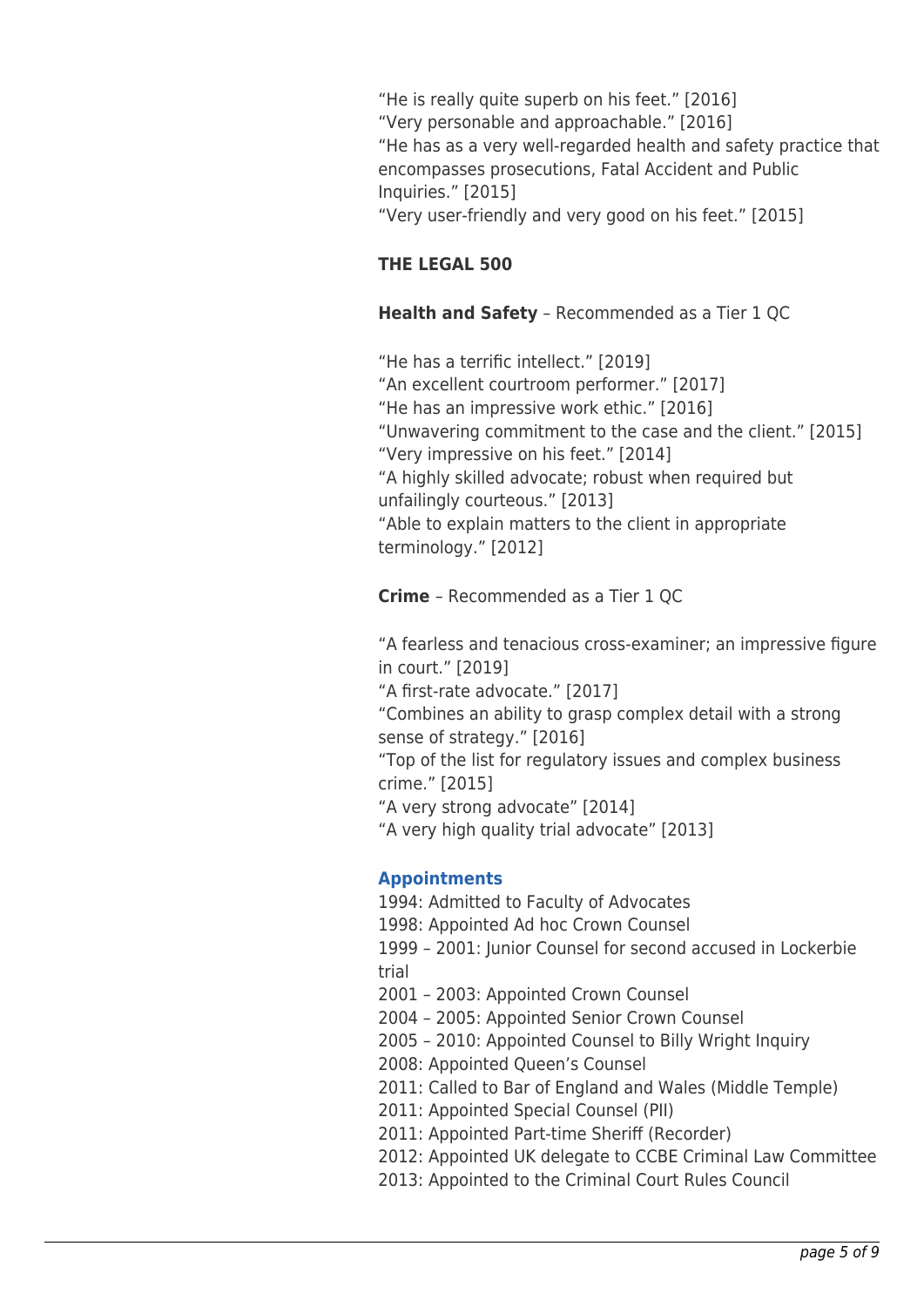## **RECENT LECTURES AND SEMINARS**

- June 2018: Compass Chambers Glasgow conference. The roof, the whole roof and nothing but the roof. The prosecution of property misdescription
- June 2017: CLT Health and Safety Conference, Murrayfield, Edinburgh: Aspects of sentencing
- June, 2016: CLT Health and Safety seminar, Glasgow. Public and fatal inquiries: a common approach
- November, 2015: Compass chambers annual conference, Edinburgh. Public Inquiries: a new landscape?
- October, 2015: Judicial Institute for Scotland, seminar on cybercrime and data protection. Terrorist legislation: a personal view
- August, 2014: Seminar for Chinese prosecutors, Edinburgh. The detention and questioning of suspects in Scotland
- May, 2014: Four Jurisdictions Conference, Belfast. Public inquiries
- April, 2014: Scottish Medico-legal Society (SMLS), Glasgow. The murder of Billy Wright
- April 2014: Society of Advocates, Aberdeen: Update on Inquiry law and Practice
- April 2013: Law Society of Ireland, Dublin: The war on terror and the ICC
- February, 2013: UK Association of European Lawyers (UKAEL) conference on EU law, Edinburgh. A leap in the dark? The risks of opting out of EU criminal justice

# **Education**

LLB (Hons) Dip Legal Practice Dip Trial Advocacy

# **Memberships**

Health and Safety Lawyers' Association Criminal Bar Association

# **Cases**

# **Queensferry Crossing Inquiry**

2017

Barristers involved: Murdo Macleod QC Representing construction consortium in Inquiry into workplace fatality during the building of the new Forth bridge.

# **Edinburgh Tram Inquiry**

2017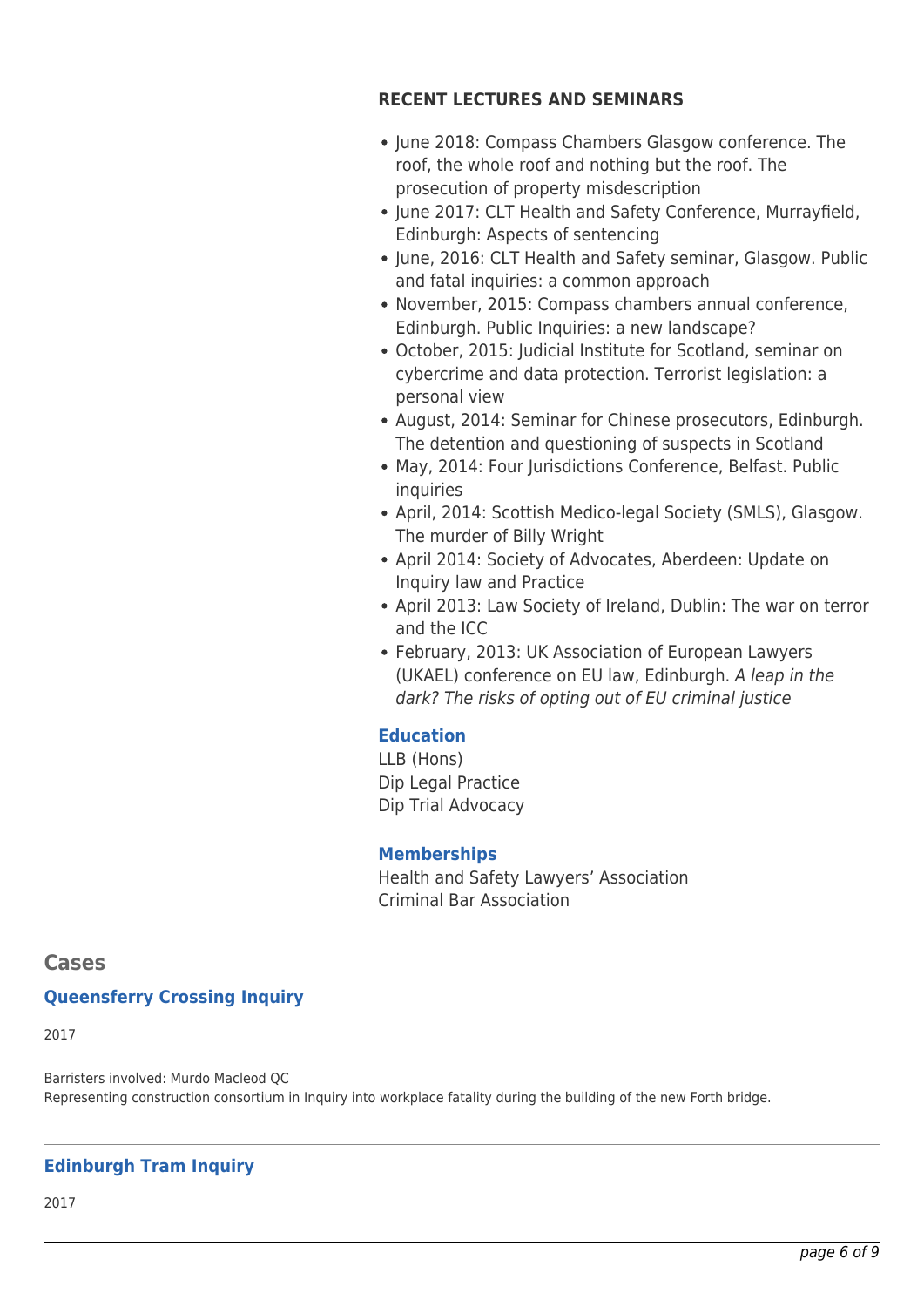Barristers involved: Murdo Macleod QC Representing consortium partner (Siemens plc) in Public Inquiry under the Inquiries Act 2005.

#### **Sumburgh Helicopter Inquiry**

2017

Barristers involved: Murdo Macleod QC Representing helicopter operator in forthcoming proceedings following the deaths of 4 passengers in North Sea helicopter accident.

## **'JP' Inquiry**

2017

Barristers involved: Murdo Macleod QC Represented Local Authority in Inquiry into death of care provider.

#### **Super Puma Inquiry**

2015

Barristers involved: Murdo Macleod QC Represented aircraft manufacturer (Airbus) in Inquiry into the deaths of 16 passengers and crew in North Sea helicopter accident.

#### **Re Billy Wright Inquiry**

2010-2015

Barristers involved: Murdo Macleod QC

Counsel to the Inquiry in major Public Inquiry (the first under the Inquiries Act 2005) into the murder of a prominent paramilitary prisoner and the management of the prison. Vetted to highest level (DV).

#### **H v M**

2017

Barristers involved: Murdo Macleod QC Defending construction company in Health and Safety prosecution following major gas leak.

#### **G v NJ**

2017

Barristers involved: Murdo Macleod QC

Defending Health and Safety advisers in commercial action by company for recovery of fine following conviction for H&S regulatory offence.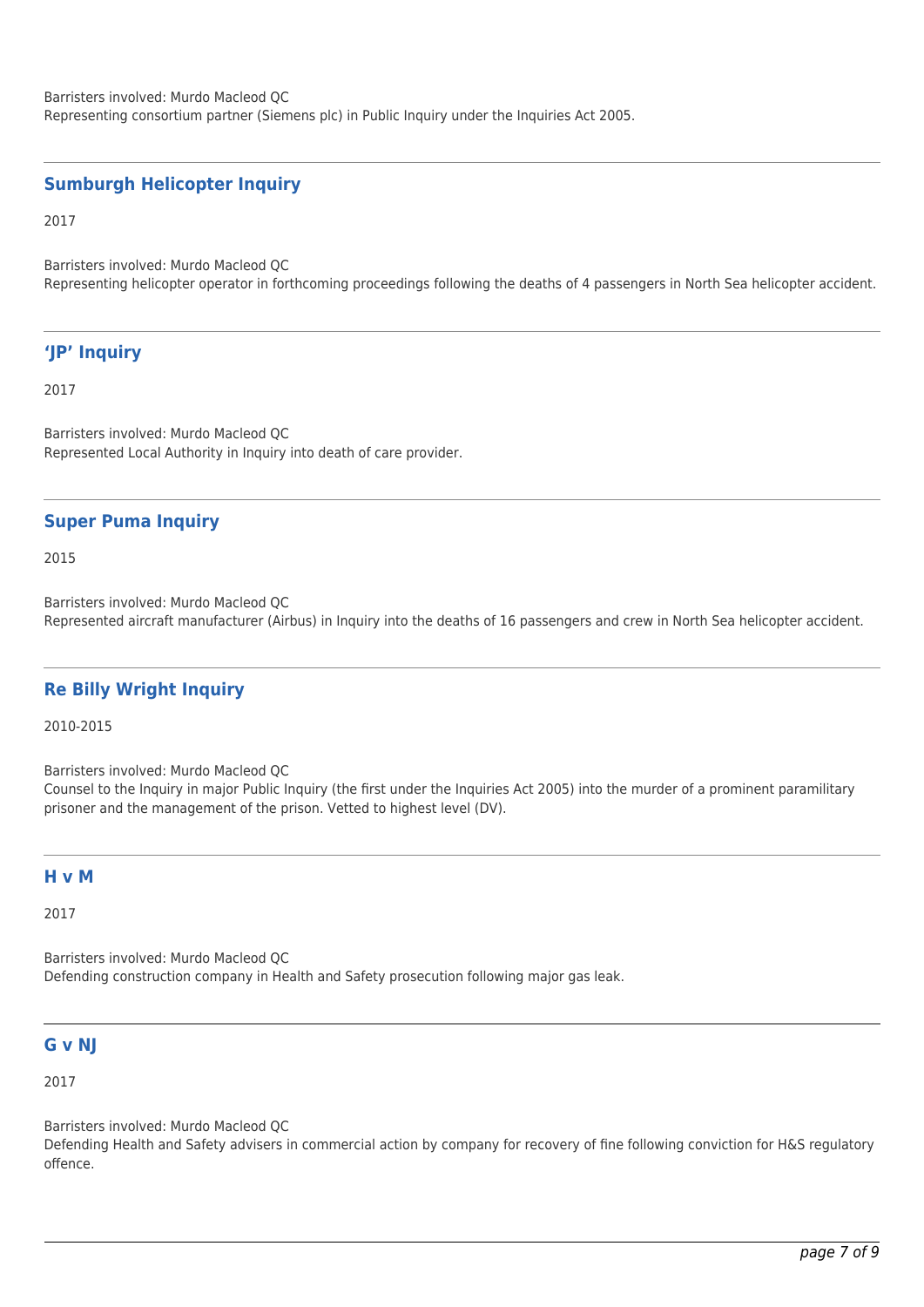#### **HMA v H**

2017

Barristers involved: Murdo Macleod QC Defending UK's largest care home provider in forthcoming Health and Safety prosecution involving death of resident.

#### **HMA v NBD**

2016-17

Barristers involved: Murdo Macleod QC Defending company charged with Health and Safety offences re treatment and monitoring of legionella bacteria.

#### **HMA v D**

2017

Barristers involved: Murdo Macleod QC Defending director of waste company in prosecution under the Environmental Protection Act.

#### **HMA v D Ltd**

2016-17

Barristers involved: Murdo Macleod QC Defended building company facing prosecution in landmark series of cases under the Property Misdescriptions Act.

#### **HMA v Siemens**

2015

Barristers involved: Murdo Macleod QC Defended multinational company in HSE case involving workplace fatality at windfarm.

#### **Re Rangers FC**

2014-15

Barristers involved: Murdo Macleod QC Advising City law firm in financial prosecution.

## **HMA v Yousif Badri**

2015

Barristers involved: Murdo Macleod QC